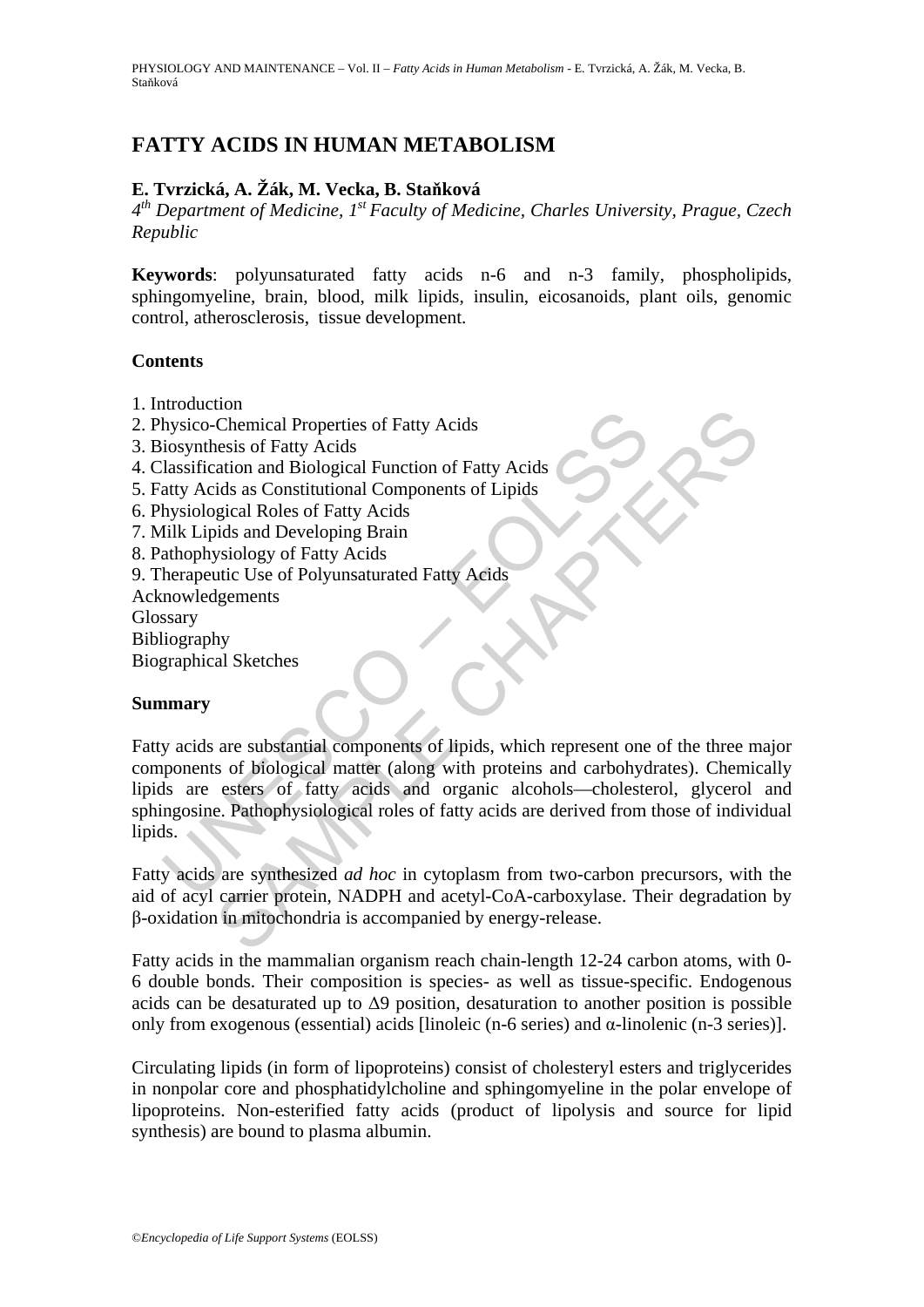Membrane lipids, which ensure its fluidity and other functions, consist of phosphatidylcholine, phosphatidylethanolamine, sphingomyeline and some other (minor) phospholipids. Unsaturated fatty acids with 18-20 carbon atoms are precursors of prostaglandins, leucotrienes and thromboxanes, which have a broad scale of autocrine as well as paracrine effects. Fatty acids are ligands of several nuclear receptors, which take part in a number of metabolic pathways. Covalent modification of proteins by acylation enables their incorporation into membranes.

A number of pathological conditions is accompanied with changes in fatty acid composition, often expressed as decreased content of unsaturated and increased content of saturated fatty acids (e.g. dyslipidemia, malnutrition, inflammation and inherited diseases).

# **1. Introduction**

Fatty acids (FA) play multiple roles in humans and other organisms. First and most important, FA are a substantial part of lipids, one of the three major components of biological matter (along with proteins and carbohydrates). Fatty acid containing lipids form the back bone of all cell membranes. Fatty acids are also important energy sources. They can be stored practically in unlimited quantities as shown in obese humans.

artroduction<br>y acids (FA) play multiple roles in humans and other organistor<br>organizal matter (along with proteins and carbohydrates). Fatty acid<br>organizal matter (along with proteins and carbohydrates). Fatty acid<br>n the ction<br>
(FA) play multiple roles in humans and other organisms. First and FA are a substantial part of lipids, one of the three major component<br>
matter (along with proteins and carbohydrates). Fatty acid containing li<br>
ack Unsaturated FA with 18-20 carbon atoms are precursors of prostaglandins, leucotrienes and thromboxanes, which have a broad scale of regulatory properties and have autocrine as well as paracrine effects. Fatty acids are ligands of several nuclear receptors, which take part in the subcellular control of a number of metabolic pathways. Covalent modification of proteins by FA acylation enables FA incorporation into membranes. Fatty acids with 20 and 22 carbon atoms are precursors of further autacoids—resolvins (resolution phase interaction products), lipoxins and neuroprotectins. Hydroxy FA are activators of some nuclear factors (e.g. NFκB, AP-1 and TNF-α) and are responsible for the expression of proinflammatory cytokines (e.g. IL-1, IL-6, IL-8 and TNF- $\alpha$ ) and adhesion molecules (e.g. ICAM-1, VCAM-1 and ELAM-1).

Fatty acids are either saturated or unsaturated carboxylic acids with carbon chain varying between 2 and 36 carbon atoms. In higher animals and plants FA with 16 and 18 carbon atoms, i.e. palmitic, stearic, oleic and linoleic dominate. Fatty acids with chain length shorter than 14 and longer than 22 carbon atoms are present only in minor concentrations. Most FA have an even number of carbon atoms, as they are synthesized from two-carbon units. Approximately one half of FA in plants and animals are unsaturated and contain 1-6 double bonds. Polyunsaturated FA (PUFA) are characterized by pentadiene configuration of double bonds.

Fatty acids are often expressed by the schematic formula CN:p n-x, where CN (carbon number) represents total number of carbon atoms, p - number of double bonds, and x – position of the first double bond from the methyl group (n). Structure formulas as well as types of shorthand notations are shown in Figure 1. Fatty acids relevant for metabolic pathways are summarized in Table 1.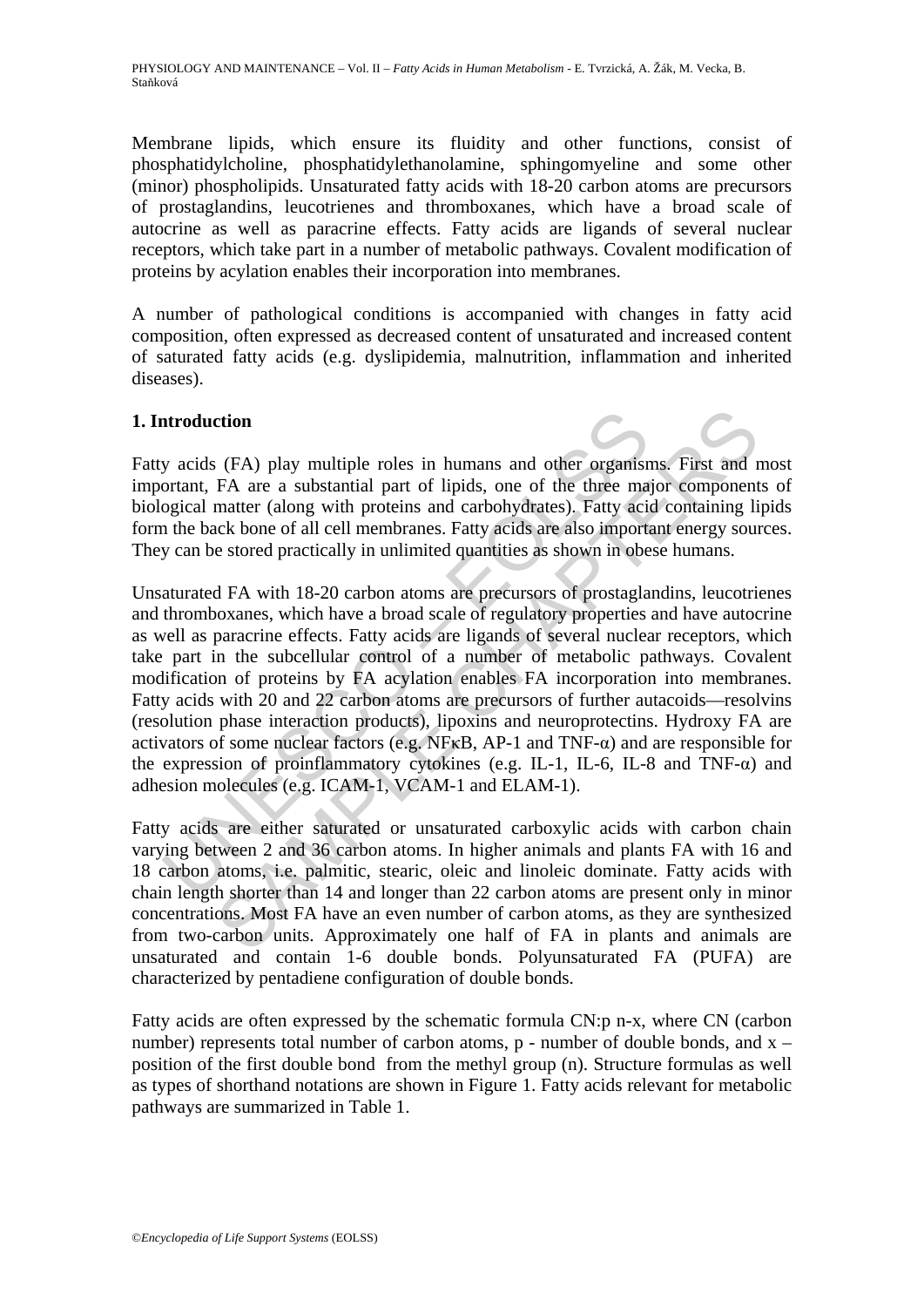

Figure 1. Structure formulas and types of shorthand notations of fatty acids.

|                                                                               | linoleic acid (18:2n-6)                                                  | docosahexaenoic acid (22:6n-3) |              |  |
|-------------------------------------------------------------------------------|--------------------------------------------------------------------------|--------------------------------|--------------|--|
| Figure 1. Structure formulas and types of shorthand notations of fatty acids. |                                                                          |                                |              |  |
| <b>Notation</b>                                                               | <b>Systematic name by IUPAC</b>                                          | <b>Trivial name</b>            | Abbrev.      |  |
| 12:0                                                                          | dodecanoic acid                                                          | lauric acid                    |              |  |
| 14:0                                                                          | tetradecanoic acid                                                       | myristic acid                  | MA           |  |
| $14:1n-5$                                                                     | cis-9-tetradecenoic acid                                                 | myristoleic acid               | <b>MOA</b>   |  |
| 16:0                                                                          | hexadecanoic acid                                                        | palmitic acid                  | PA           |  |
| $16:1n-9$                                                                     | cis-7-hexadecenoic acid                                                  |                                |              |  |
| $16:1n-7$                                                                     | cis-9-hexadecenoic acid                                                  | palmitoleic acid               | <b>POA</b>   |  |
| 18:0                                                                          | octadecanoic acid                                                        | stearic acid                   | <b>SA</b>    |  |
| $18:1n-9$                                                                     | cis-9-octadecenoic acid                                                  | oleic acid                     | <b>OA</b>    |  |
| $18:1n-7$                                                                     | cis-11-octadecenoic acid                                                 | vaccenic acid                  | <b>VA</b>    |  |
| $18:2n-6$                                                                     | cis, cis-9,12-octadecadienoic acid                                       | linoleic acid                  | LA           |  |
| $18:3n-6$                                                                     | cis, cis, cis-6,9,12-octadecatrienoic acid                               | -linolenic acid                | <b>GLA</b>   |  |
| $18:3n-3$                                                                     | cis, cis, cis-9,12,15-octadecatrienoic acid                              | -linolenic acid                | <b>ALA</b>   |  |
| 18:4n-3                                                                       | cis, cis, cis, cis-6,9,12,15-octadecatetraenoic acid                     | stearidonic acid               |              |  |
| 20:0                                                                          | icosanoic acid                                                           | arachidic acid                 |              |  |
| $20:1n-11$                                                                    | cis-9-icosenoic acid                                                     | gondoleic acid                 |              |  |
| $20:1n-9$                                                                     | cis-11-icosenoic acid                                                    | gondoic acid                   |              |  |
| $20:2n-6$                                                                     | cis, cis-11,14-icosadienoic acid                                         |                                |              |  |
| $20:3n-9$                                                                     | cis, cis, cis-5,8,11-icosatrienoic acid                                  | Mead acid                      |              |  |
| $20:3n-6$                                                                     | cis, cis, cis-8,11,14-icosatrienoic acid                                 | dihomo--linolenic<br>acid      | <b>DHGLA</b> |  |
| $20:4n-6$                                                                     | cis, cis, cis, cis-5,8,11,14-icosatetraenoic acid                        | arachidonic acid               | AA           |  |
| $20:5n-3$                                                                     | $cis, cis, cis, cis, cis, cis$ -5,8,11,14,17- $icosa$ pentaenoic<br>acid | timnodonic acid                | EPA          |  |
| 22:0                                                                          | docosanoic acid                                                          | behenic acid                   |              |  |
| $22:1n-11$                                                                    | cis-11-docosenoic acid                                                   | cetoleic acid                  |              |  |
| $22:1n-9$                                                                     | cis-13-docosenoic acid                                                   | erucic acid                    |              |  |
| $22:4n-6$                                                                     | cis, cis, cis, cis-7, 10, 13, 16-docosate traenoic acid                  | adrenic acid                   | <b>DTA</b>   |  |
| $22:5n-3$                                                                     | $cis, cis, cis, cis, cis$ -7,10,13,16,19-<br>docosapentaenoic acid       |                                | DPA-3        |  |
| $22:5n-6$                                                                     | $cis, cis, cis, cis, cis - 4, 7, 10, 13, 16$<br>docosapentaenoic acid    |                                | DPA-6        |  |
| $22:6n-3$                                                                     | cis, cis, cis, cis, cis-4, 7, 10, 13, 16, 19-<br>docosahexaenoic acid    | clupadonic acid                | <b>DHA</b>   |  |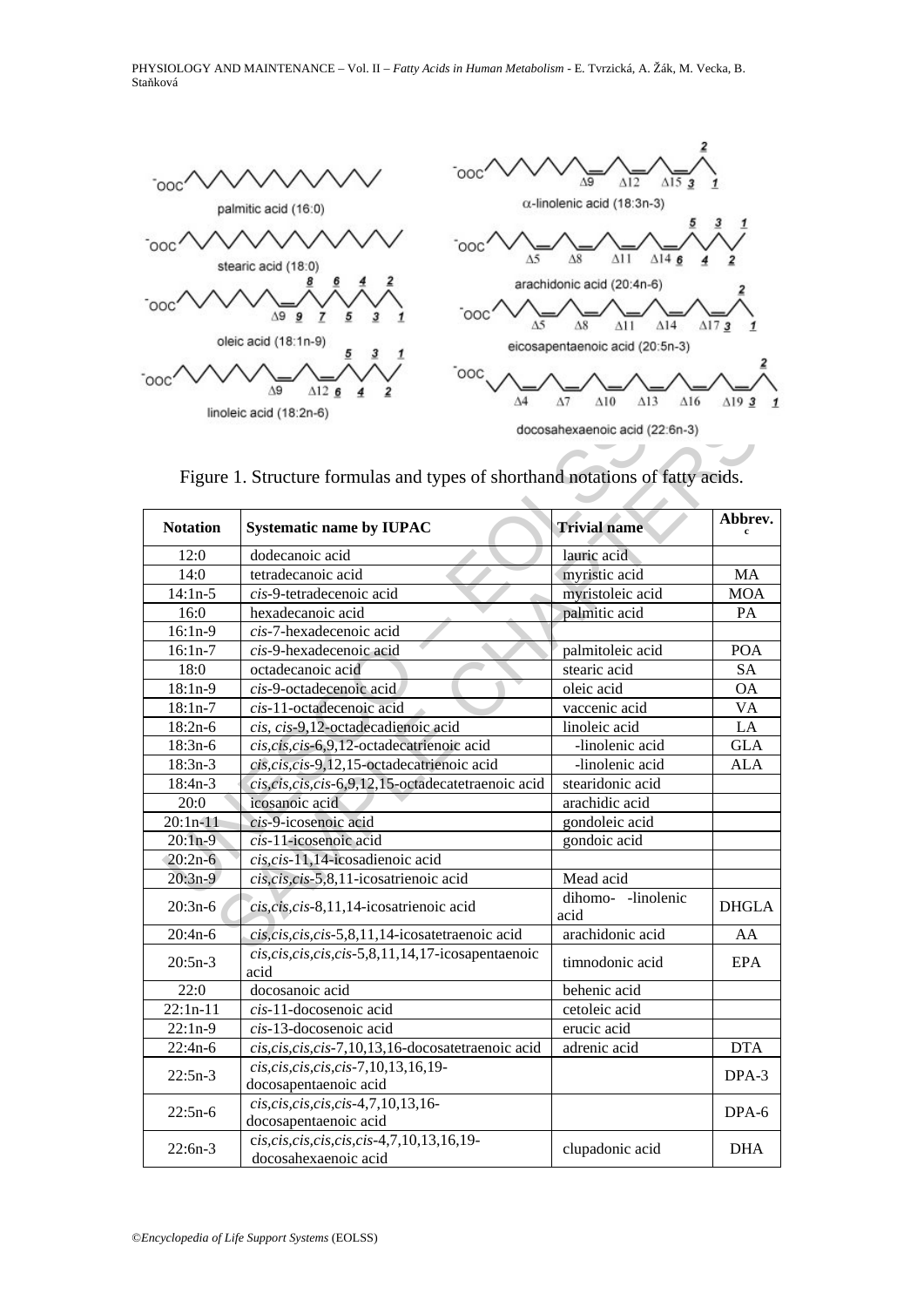| 24:0      | tetracosanoic acid                | lignoceric acid |    |
|-----------|-----------------------------------|-----------------|----|
| $24:1n-9$ | <i>cis</i> -15-tetracosenoic acid | nervonic acid   | NΑ |
| 26:0      | hexacosanoic acid                 | cerotic acid    |    |
| 28:0      | oktacosanoic acid                 | montanic acid   |    |
| 30:0      | triacontanoic acid                | melissic acid   |    |

Table 1. Fatty acids relevant in metabolic pathways in vertebrates.

In this chapter the basic properties of fatty acids, their roles in normal metabolism and some aspects of their role in pathophysiology will be discussed.

### **2. Physico-Chemical Properties of Fatty Acids**

melting point of tatty acids increases with the length of the hydremation and it decreases with the number of double bonds. This properties, as well as in higher organized structures (planetic sphere is a second of the ca g point of fatty acids increases with the length of the hydrocarbon chain<br>t decreases with the length of the hydrocarbon chain<br>t decreases with the number of double bonds. This property is reflected<br>sp.), as well as in hig The melting point of fatty acids increases with the length of the hydrocarbon chain (i.e. CN), and it decreases with the number of double bonds. This property is reflected also in the compounds, where FA represent an important component (phospholipids, triglycerides), as well as in higher organized structures (plasma membranes, lipoproteins). Double bonds have under physiological conditions preferably cisconfiguration, which causes a 30° deflection of the carbon chain. This prevents the chain from effectively filling the space, decreasing van der Waals interactions and thus the melting point.

Degree of desaturation (number of double bonds in cis configuration) significantly influences microviscosity of cell membranes, their thickness and consequently also the function of associated proteins (enzymes, cell receptors, membrane transporters and ion channels).

Water solubility of FA decreases with chain length. In diluted solutions FA are present as monomers, in higher concentrations they form micelles. The concentration, above which FA associate into micelles, is called the critical micellar concentration. In the micelles, the carboxyl sides are oriented into water phase, while hydrophobic (aliphatic) parts are packed within the centre. Micelles and liposomes are schematically shown in Figure 2.



Figure 2. Schematic structure of micelles and liposomes.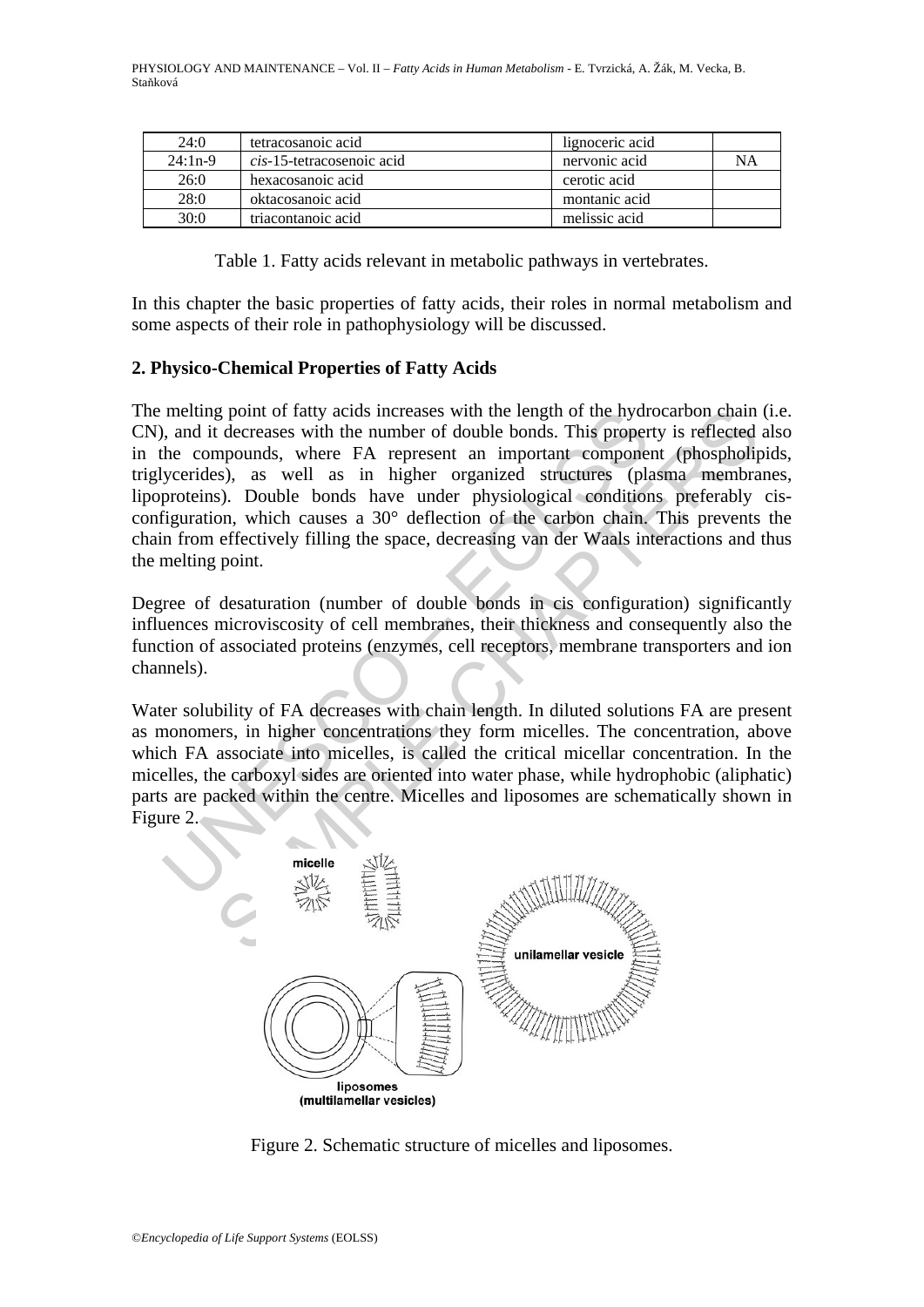### **3. Biosynthesis of Fatty Acids**

Fatty acids are synthesized from two or three carbon precursors, with the aid of acyl carrier protein, NADPH and acetyl-CoA-carboxylase. The elongation is using malonyl-CoA in the microsomal system and acetyl-CoA in the mitochondrial system. Their degradation by β-oxidation in mitochondria is accompanied by energy-release. Approximately 60 FA have been identified in blood plasma and tissues, however, only some of them are relevant from the biological point of view. Composition of FA is partially species as well as tissue specific.

Human (mammalian) tissues are able to synthesize saturated FA, preferably with straight chain and even CN. Monounsaturated FA (MFA) are formed by introducing double bond in position Δ9 from the carboxyl carbon. The reaction is catalyzed by the enzyme Δ9 desaturase. Desaturation of stearic acids (18:0) results in oleic acid (18:1 n-9) and that of palmitic acid (16:0) in palmitoleic one (16:1 n-7). Monounsaturated FA n-9 family with CN 20-24 are elongation products of oleic acid, those of n-11 family are desaturation and elongation products of FA 20:0, as shown schematically in Figure 3.



Figure 3. Elongation and desaturation of endogenous fatty acids.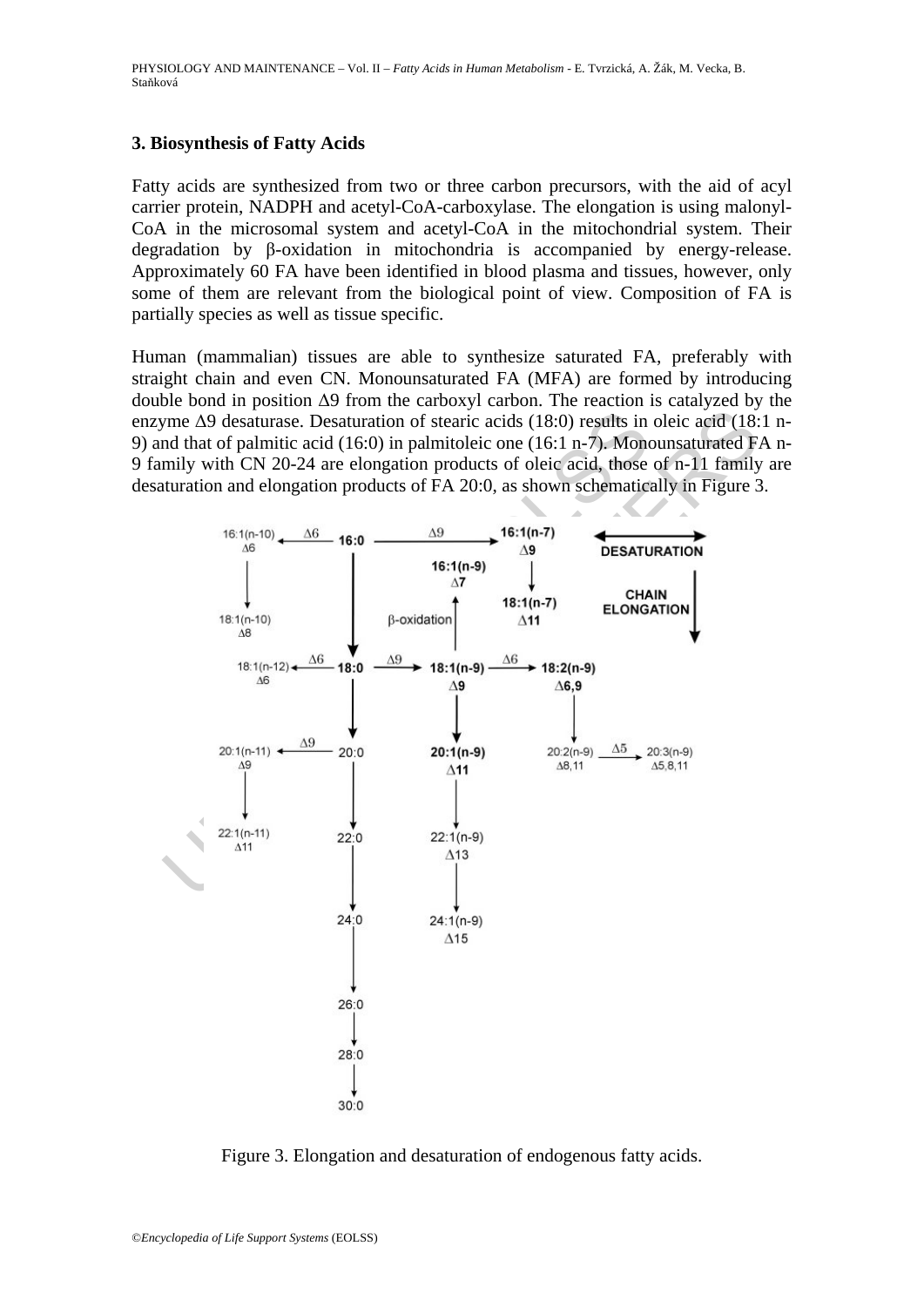Further desaturation (Δ6, Δ5) and elongation of oleic acid produces mead acid (20:3 n-9), which is produced by human organism only when dietary intake of essential FA (EFA) is not sufficient.

Polyunsaturated FA contain 2-6 double bonds in pentadiene configuration. Essential FA are PUFA with the first double bond localized on the third (n-3 family) or the sixth (n-6 family) carbon atom from the methyl group. Essential FA cannot be synthesized by mammals and thus, the organism is completely dependent on their dietary intake. There are two basic precursors, so called parent FA – linoleic acid (18:2 n-6) for n-6 family, and  $\alpha$ -linolenic acid (18:3 n-3) for n-3 family. Metabolic pathways of EFA are schematically shown in Figure 4.



Figure 4. Elongation and desaturation of essential fatty acids of n-3 and n-6 families. In human tissues this reactions are rather slow.

Fatty acids in individual metabolic pathways differ in their affinity to enzymes and ability to inhibit desaturases (affinity ratio FA n-3 : FA n-6 : FA n-9  $\sim$  10 : 3 : 1).

# TO ACCESS ALL THE **29 PAGES** OF THIS CHAPTER, Visit[: http://www.eolss.net/Eolss-sampleAllChapter.aspx](https://www.eolss.net/ebooklib/sc_cart.aspx?File=E6-54-03-05)

#### **Bibliography**

- - -

Bitman J., Wood L., Mehta N.R., Hamosh P. and Hamosh M. (1984). Comparison of the phospholipid composition of breast milk from mothers of term and preterm infants during lactation. *Am. J. Clin. Nutr.*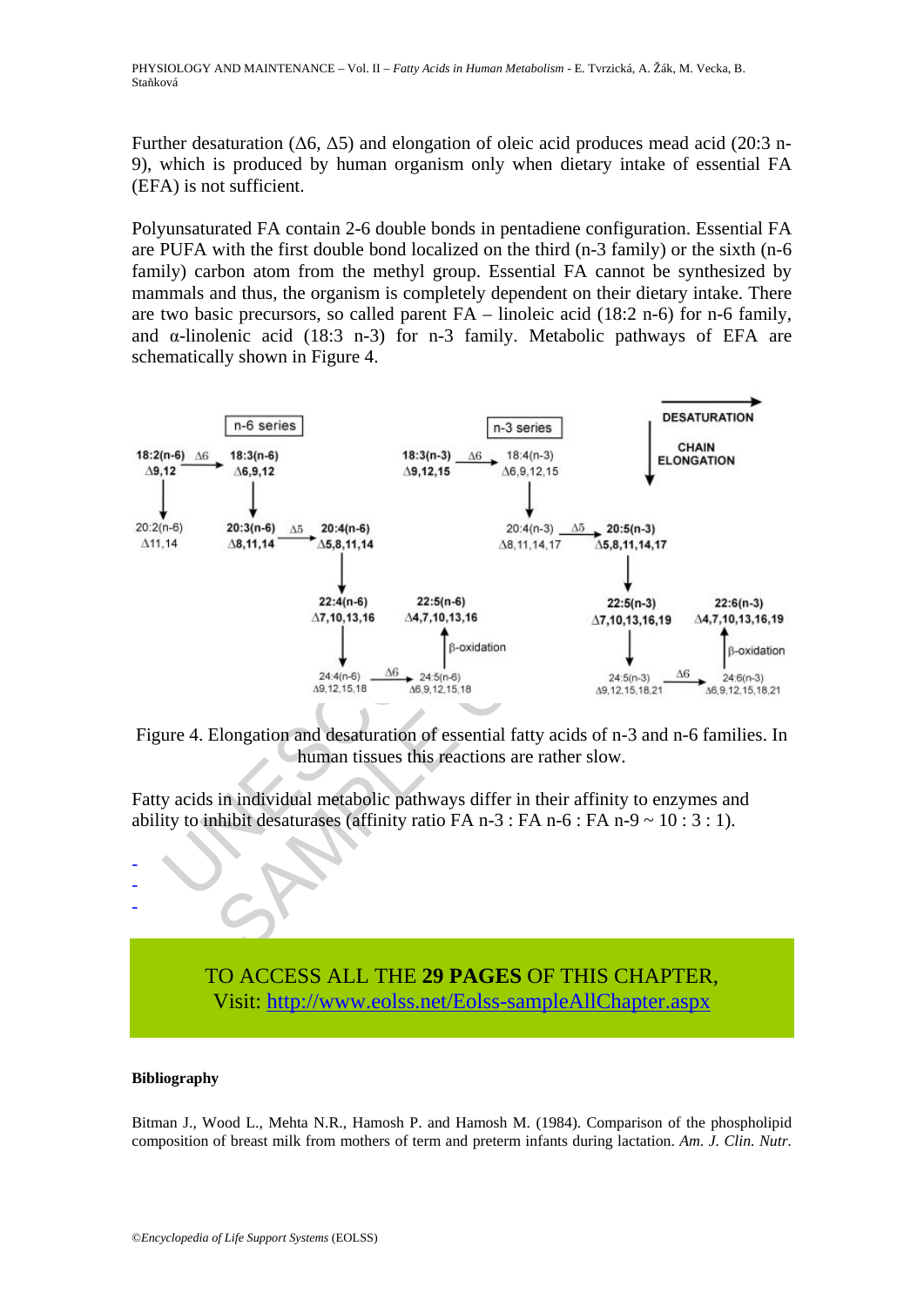84, 1103-1119. [Valuable information on mother´s milk and its role in the development of tissues in babies.]

Brenna T.J. (2002). Efficiency of conversion of α-linolenic acid to long chain n-3 fatty acids in man. *Curr. Opin. Clin. Nutr. Metab. Care*, 5, 127-132. [External sources of EPA and DHA are important as in humans the conversion over  $\alpha$ -linolenic acid is slow.]

Dyerberg J. (1986). Linolenate-derived polyunsaturated fatty acids and prevention of atherosclerosis. *Nutr. Rev.* 44, 125-134. [One of the first reviews on the pathophysiology and roles of n-3 FA.]

Fernandez M.L. and West K.L. (2005). Mechanisms by which dietary fatty acids modulate plasma lipids. *J. Nutr.* 135(9), 2075-8. [Explains mode of action of EFA.]

Jensen R.G. (2002). Invited review: The composition of bovine milk lipids: January 1995 to December 2000. *J. Dairy Sci.* 85, 295-300. [An excellent review on milk composition, lipid classes incuding.]

Lombardo Y.B. and Chicco A.G. (2006). Effects of dietary polyunsaturated n-3 fatty acids on dyslipidemia and insulin resistence in rodents and humans. A review. *J. Nutr. Biochem.* 17, , 1-13. [New review on pathophysiology and role of EFA.]

Martinez M. (2000). The fundamentals and practice of docosahexaenoic acid therapy in peroxisomal disorders. *Curr. Opin. Clin. Nutr. Metab. Care*, 3, 101-108. [Unsaturated FA may offer benefits in treating human pathologies.]

Simopoulos A.P. (1991). Omega-3 fatty acids in health and disease and in growth and development. *Am. J. Clin. Nutr.*, 54, 438-463. [Still valuable overview on the important role of nutritional EFA.]

Vance D.E. and Vance J.E. (2002). Biochemistry of lipids, lipoproteins and membranes. 4<sup>th</sup> Edition, Amsterdam, Elsevier. [Useful basic textbook.]

Vergroesen A.J. and Crawford M., Eds. (1989). The role of fats in human nutrition., Academic Press, London. [Useful book on human nutrition and lipids.]

#### **Biographical Sketches**

presentation and model of EFA.]<br>wo on pathophysiology and role of EFA.]<br>inez M. (2000). The fundamentals and practice of docosahexaenoic acid thens. Curr. Opin. Clin. Nutr. Metab. Care, 3, 101-108. [Unsaturated FA<br>ing hum and maturistics in toticals and numinals. A teview. J. Nutr. Entering the and maturistic and maturistic (2000). The fundamentals and practice of docosahexaenoic acid therapy in peroxis are not introduction. Nur. Metab. Car **RNDr. Eva Tvrzická, PhD,** is an Assistant Professor at Charles University, Prague, Czech Republic. After having finished studies in the Faculty of Science, Charles University, Prague and completing PhD studies (1974), she was employed as a chemist-specialist. She currently occupies the position of a senior research scientist, 1<sup>st</sup> Faculty of Medicine, Research Angiologic Laboratory, that is focused on the application of chromatographic methods in lipid and lipoprotein research, studies on lipid metabolism under different pathological conditions, serum and tissue lipids under various pathological states, risk factors of atherosclerosis, and new methodologies for the studying of lipids as well as lipoproteins. She is author and co-author of more than 100 publications and more than 140 scientific presentations.

**Aleš Žák, MD, DSc,** is an Associate Professor at Charles University, Prague, Czech Republic**.** Finished his studies at the School of General Medicine (now the 1<sup>st</sup> School of Medicine), Charles University, Prague in 1975. He was approved as an assistant professor (1982) and associated professor of medicine (1999). Assoc. prof. Žák has a PhD (1995) and a DSc (2001) degree from the  $1<sup>st</sup>$  School of Medicine, Prague. He has been on the staff of the  $4<sup>th</sup>$  Department of Medicine,  $1<sup>st</sup>$  School of Medicine, Charles University in Prague as an assistant registrar (1976 - 1982), registrar (1982 - 1985), head of the biochemical laboratory (1985 – 1998), head of ICU (1995), and a head of the Department (2001 present). His research projects and teaching activities cover studies on lipid transport disorders with respect to influence of essential fatty acids and with respect to atherosclerotic vascular disease, changes in cholesterol and fatty acid metabolism in protein-calorie malnutrition and teaching students of the <sup>1st</sup> School of Medicine (internal medicine, pathobiochemistry). He is an author and co-author of 150 publications and more than 200 scientific presentations at various congresses and symposia.

**Marek Vecka, MSc,** was born in Domažlice, Czech Republic, in 1976. After obtaining his BSc. degree in chemistry (1997) and MSc. degree in biochemistry (1999) from the Faculty of Science in Charles University in Prague, he passed his doctoral examination (2001) in biochemistry and pathobiochemistry. He is currently a postgraduate student of the 1<sup>st</sup> Faculty of Medicine in Charles University, Prague, with a